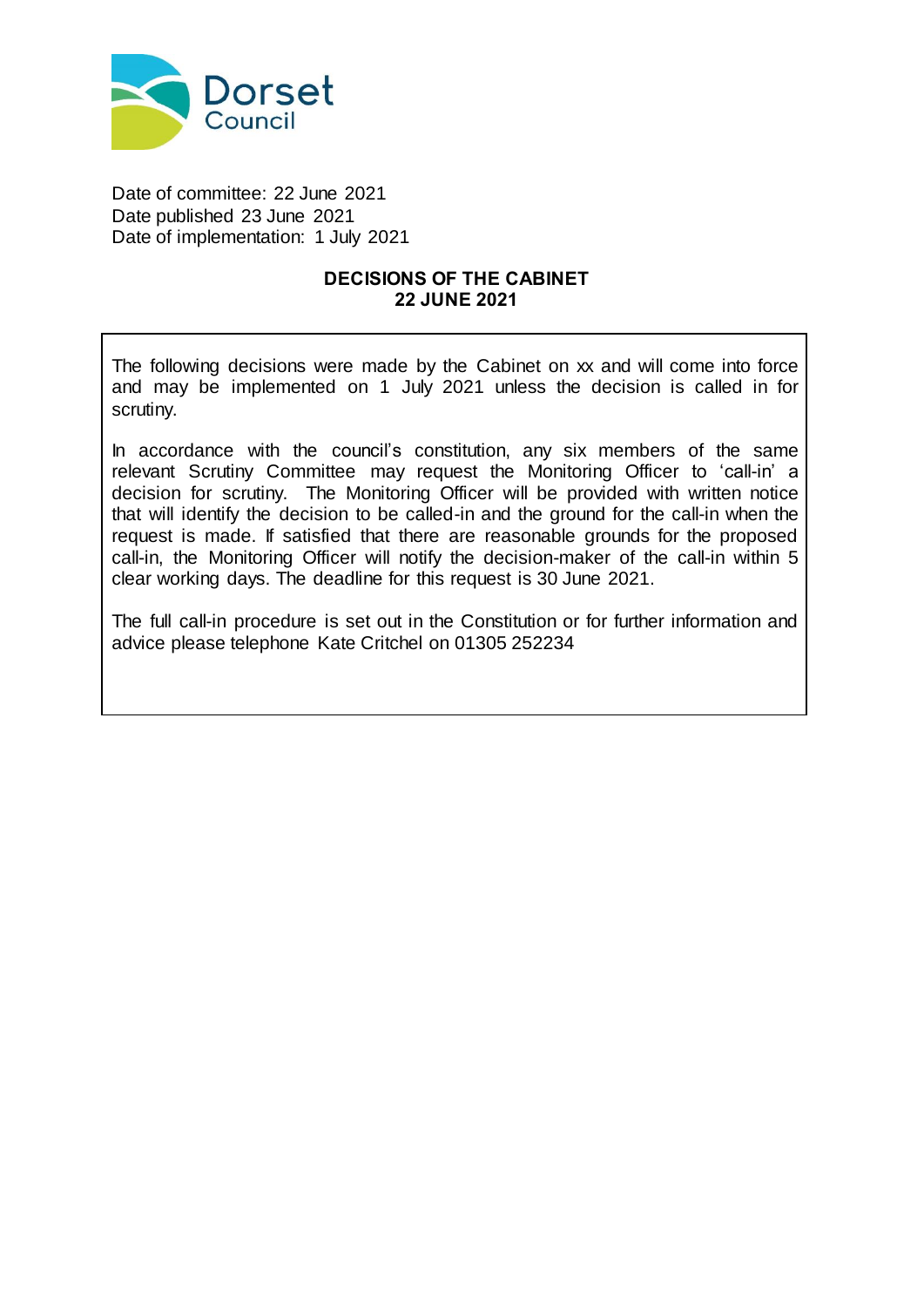# **6 COVID - 19 RESPONSE**

### Decision

- (a) That the continued Covid-19 emergency response be noted in relation to the organisational and incident recovery.
- (b) That the recovery plan be progressed as directed by the Local Resilience Forum, with input from the council's Overview Committees
- (c) That the Dorset Council Plan be reviewed and refreshed in light of the learning from Covid-19 and the revised aims of the council.

### Reason for the decision

To ensure that Cabinet is able to lead and remain assured of the way that the response and recovery from Covid-19 is progressing and is able to respond effectively to the changing needs of Dorset residents during the Covid-19 pandemic.

# **7 FINANCE REPORT - OUTTURN 2020/21**

**Decision** 

[Executive Decision Notice -](https://moderngov.dorsetcouncil.gov.uk/ieDecisionDetails.aspx?ID=606) Finance report - Outturn 2020/21 - Dorset Council

# Reason for decision

At its Annual Meeting, Council decided to continue to meet virtually for all non-executive committees. The Leader of the Council also decided that Cabinet should continue to meet virtually until social distancing requirements had been removed. Therefore, the Portfolio Holder for Customer and Community Services has made this decision taking into account the views expressed by the wider cabinet membership.

Although this report does not seek formal approval from Cabinet for the reported outturn, the performance for the previous year is an important part of the financial management process as it marks the start of the medium-term financial planning (MTFP) and budget strategy process for 2022/23. In addition to reporting outturn, with the financial performance for the year materially complete, it is important for Cabinet to review the risks the organisation now faces and the areas where it wishes to make strategic investments and to repurpose and prioritise its reserves to facilitate these aims.

# **8 DORSET COUNCIL PLAN: QUARTER 4 PERFORMANCE UPDATE**

That the progress against the Council Plan priorities as shown in appendix 1, be received and noted.

Reason

To ensure progress towards the Council Plan is measured and monitored.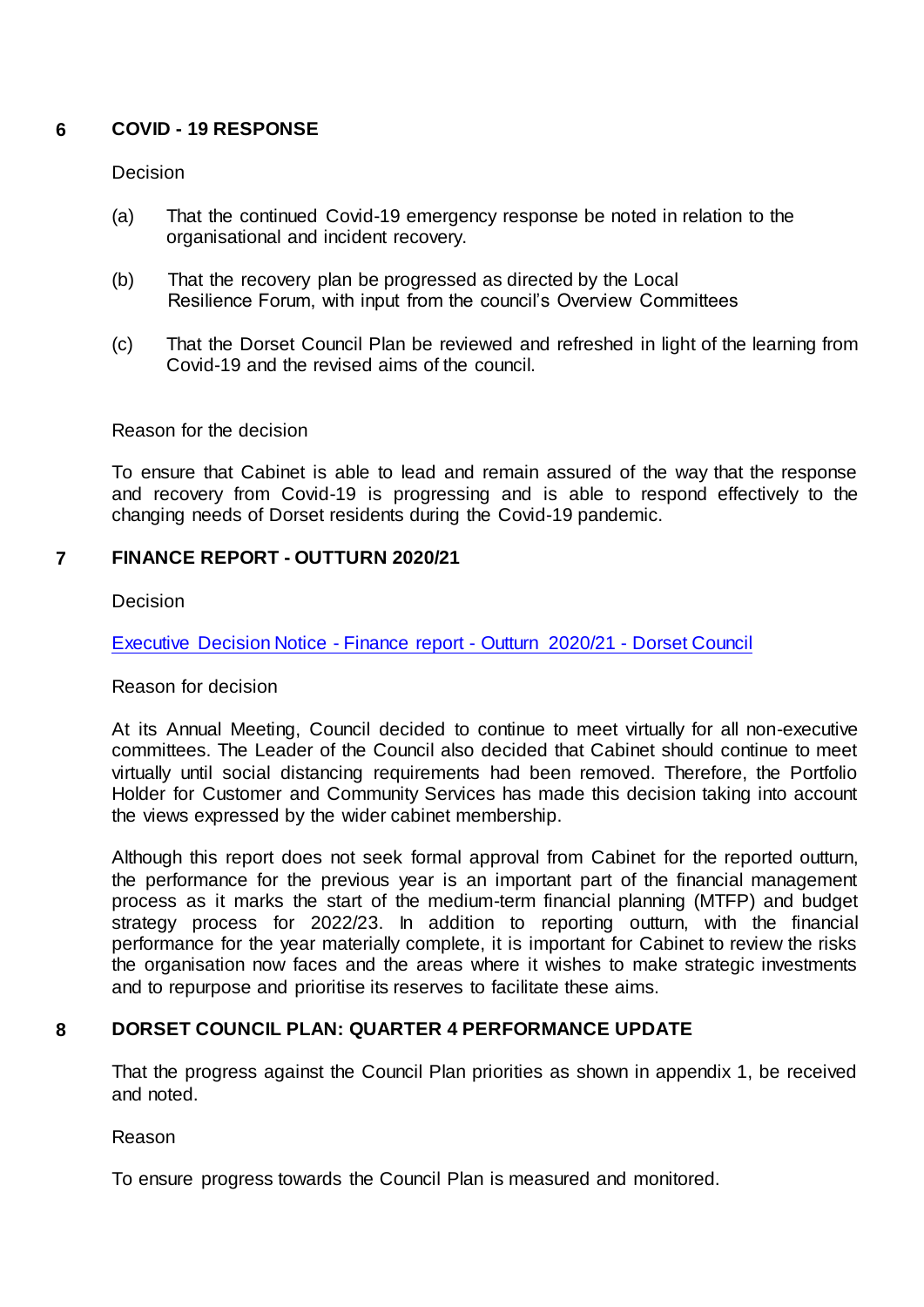# **9 DORSET CARE, SUPPORT, HOUSING AND COMMUNITY SAFETY FRAMEWORK**

### Decision

Executive Decision Notice - [Dorset Care, Support, Housing and Community Safety](https://moderngov.dorsetcouncil.gov.uk/ieDecisionDetails.aspx?ID=607)  Framework - [Dorset Council](https://moderngov.dorsetcouncil.gov.uk/ieDecisionDetails.aspx?ID=607)

### Reason for the decision

At its Annual Meeting, Council decided to continue to meet virtually for all non-executive committees. The Leader of the Council also decided that Cabinet should continue to meet virtually until social distancing requirements had been removed. Therefore, the Portfolio Holder for Customer and Community Services has made this decision taking into account the views expressed by the wider cabinet membership.

A new Framework is required as the current Dorset Care Framework for Older People expires on 30 November 2022 and the Dorset Care Framework for Learning Disabilities needs a refresh to include Mental Health provision. By putting in place one Framework for all service user groups there is greater clarity for the market. The aim is to have the Framework in place by the autumn of 2021.

The Framework will be established by utilising the flexibilities of what is the Light Touch Regime under the Public Contract Regulations 2015 which allows Public Sector Bodies, in terms of health and social care, to adapt / innovate procurement and contracting models to best meet the service requirements.

The Framework will be in place for up to 10 years and will enable providers to join at any time (as long as specific criteria is met) instead of fixed opening periods (as is the case with the existing Frameworks).

The proposed new Framework tool is key to delivery of flexible contracting with all sectors of the provider market, including micro enterprises.

Feedback from existing providers is that our current Framework is difficult to enter primarily because it only facilitates new agencies joining at set times. The proposed new Framework will address this issue as it will be open.

The proposed new Framework is a timely as it will offer several opportunities to innovate the care and support market to better meet key legislative, Corporate and Directorate priorities

# **10 ARNE, BLANDFORD+, CHICKERELL, MILTON ABBAS, PORTLAND, PUDDLETOWN AND SHAFTESBURY NEIGHBOURHOOD PLAN**

#### Decision

Executive Decision Notice - [Arne, Blandford +, Chickerell, Milton Abbas,Portland,](https://moderngov.dorsetcouncil.gov.uk/ieDecisionDetails.aspx?ID=609)  [Puddletown and Shaftesbury Neighbourhood Plans -](https://moderngov.dorsetcouncil.gov.uk/ieDecisionDetails.aspx?ID=609) Dorset Council

#### Reason for the decision

At its Annual Meeting, Council decided to continue to meet virtually for all non-executive committees. The Leader of the Council also decided that Cabinet should continue to meet virtually until social distancing requirements had been removed. Therefore, the Portfolio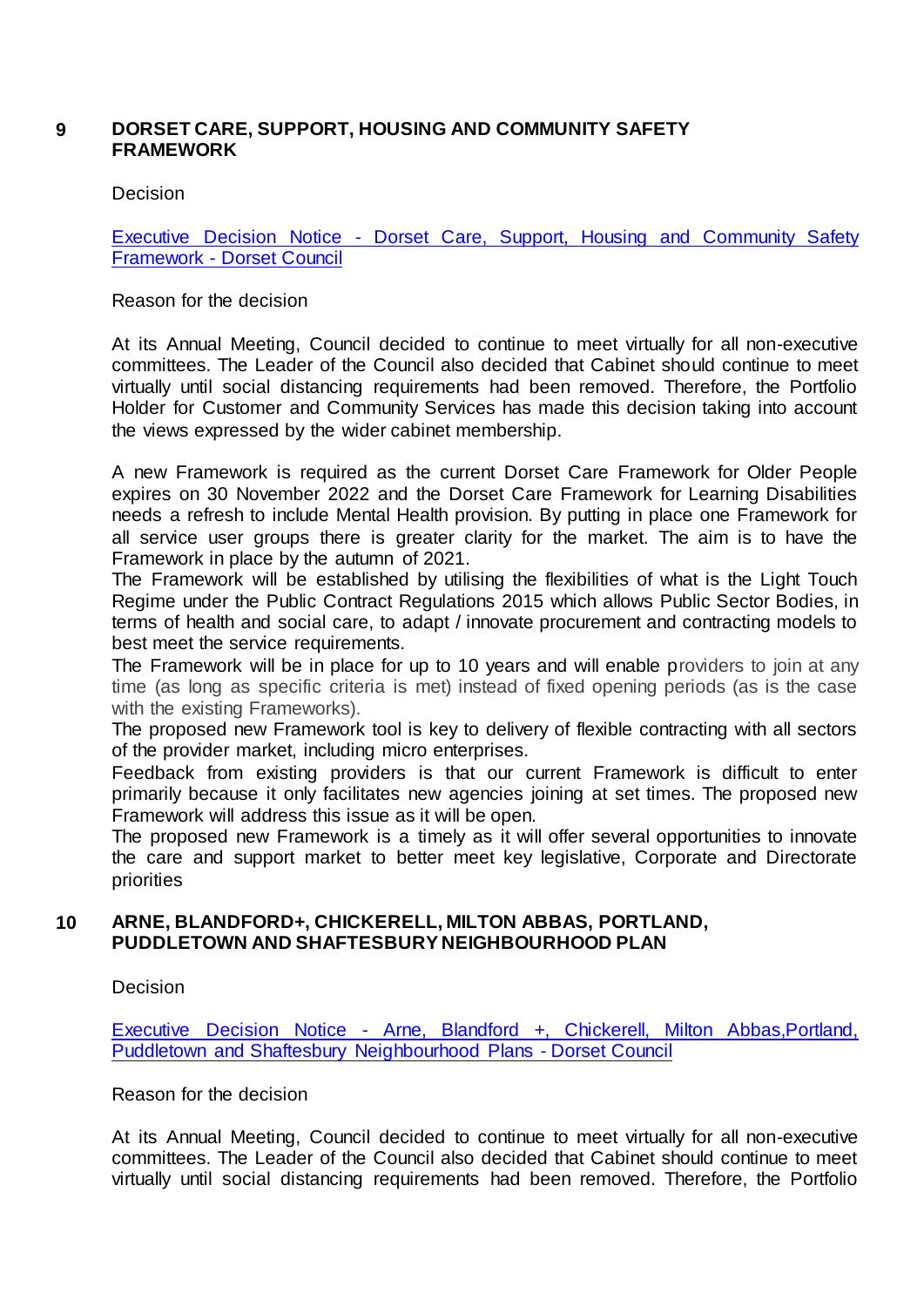Holder for Customer and Community Services has made this decision taking into account the views expressed by the wider cabinet membership.

To formally make the neighbourhood plan part of the statutory development plan for the areas that they cover. Furthermore, to correct errors relating to the maps in the Blandford + and Chickerell Neighbourhood Plan. In addition, to recognise the significant amount of work undertaken by the Town and Parish Councils involved and members of each of the Neighbourhood Plan Groups in preparing the plans and to congratulate the Councils and Groups on their success.

#### **11 LOW CARBON DORSET GRANT PAYMENTS OVER £5000,000**

This report was deferred.

### **12 WEYMOUTH HARBOUR AND ESPLANADE FLOOD AND COASTAL RISK MANAGEMENT STRATEGIC OUTLINE CASE**

Decision

Executive Decision Notice - [Weymouth Harbour & Esplanade Flood and Coastal Risk](https://moderngov.dorsetcouncil.gov.uk/ieDecisionDetails.aspx?ID=612)  [Management Strategic Outline Case -](https://moderngov.dorsetcouncil.gov.uk/ieDecisionDetails.aspx?ID=612) Dorset Council

Reason for the decision

At its Annual Meeting, Council decided to continue to meet virtually for all non-executive committees. The Leader of the Council also decided that Cabinet should continue to meet virtually until social distancing requirements had been removed. Therefore, the Portfolio Holder for Customer and Community Services has made this decision taking into account the views expressed by the wider cabinet membership.

Weymouth Town Centre and parts of the surrounding area are at risk of flooding and coastal erosion. With a projected acceleration in sea level rise and more intense weather events because of climate change, the problems facing Weymouth will increase significantly.

#### **14 MANAGEMENT OF COUNCIL OWNED TREE POLICY**

**Decision** 

Executive Decision Notice - [Management of Council Owned Trees -](http://do-modgov.wdwp.local/ieDecisionDetails.aspx?ID=614) Dorset Council

Reason for the decision

At its Annual Meeting, Council decided to continue to meet virtually for all non-executive committees. The Leader of the Council also decided that Cabinet should continue to meet virtually until social distancing requirements had been removed. Therefore, the Portfolio Holder for Customer and Community Services has made this decision taking into account the views expressed by the wider cabinet membership.

Dorset Council owns and is responsible for approx. 250,000 trees which will be managed against this Policy. The Policy builds upon and combines existing tree policies from the